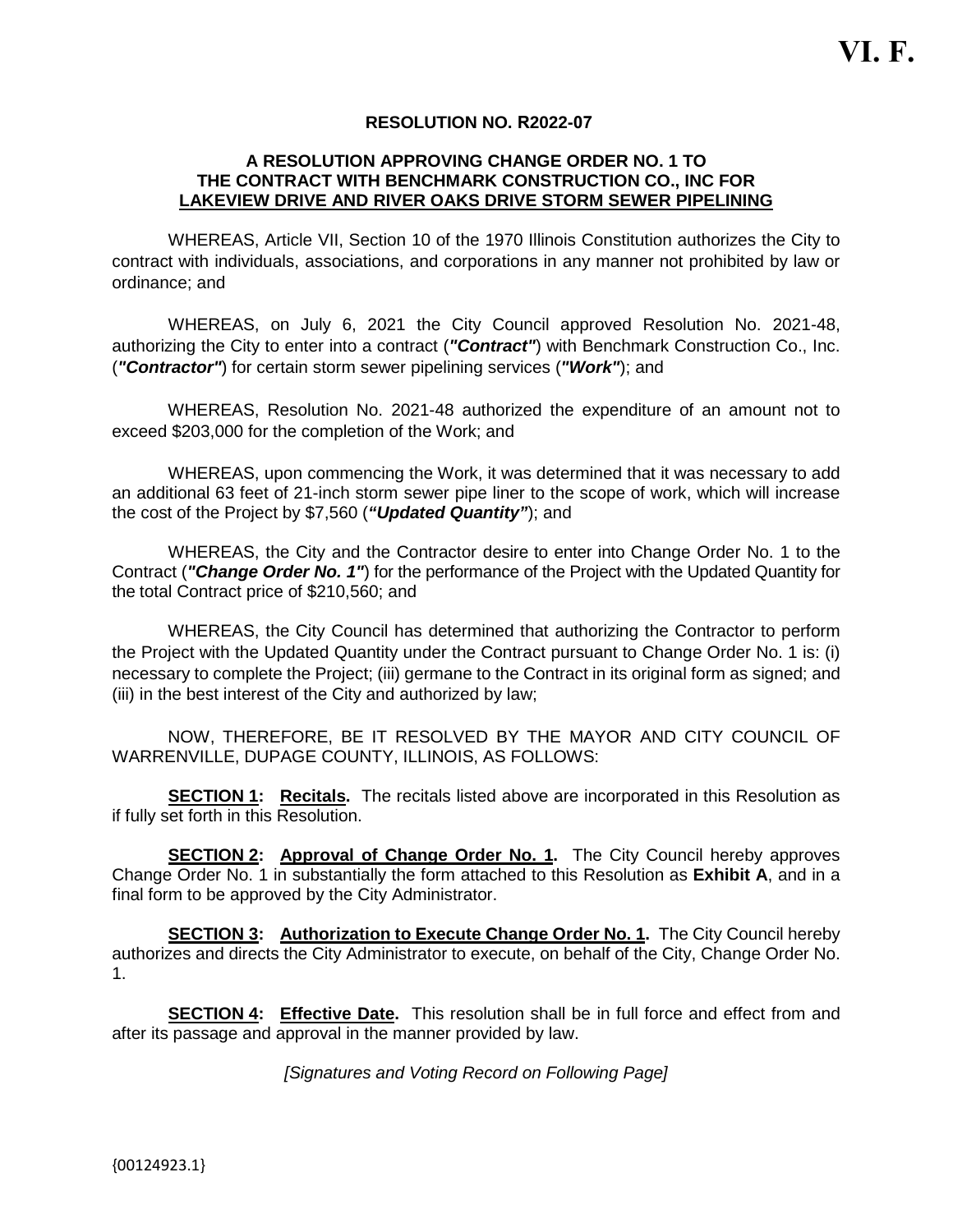PASSED THIS \_\_\_\_ day of \_\_\_\_\_\_\_\_\_\_, 2022.

AYES: NAYS: ABSENT: ABSTAIN:

APPROVED THIS \_\_\_ day of \_\_\_\_\_\_\_\_, 2022.

\_\_\_\_\_\_\_\_\_\_\_\_\_\_\_\_\_\_\_\_\_\_\_\_\_\_\_\_\_\_\_\_\_\_ **MAYOR** 

ATTEST:

\_\_\_\_\_\_\_\_\_\_\_\_\_\_\_\_\_\_\_\_\_\_\_\_\_\_\_\_\_\_\_\_\_\_\_\_ CITY CLERK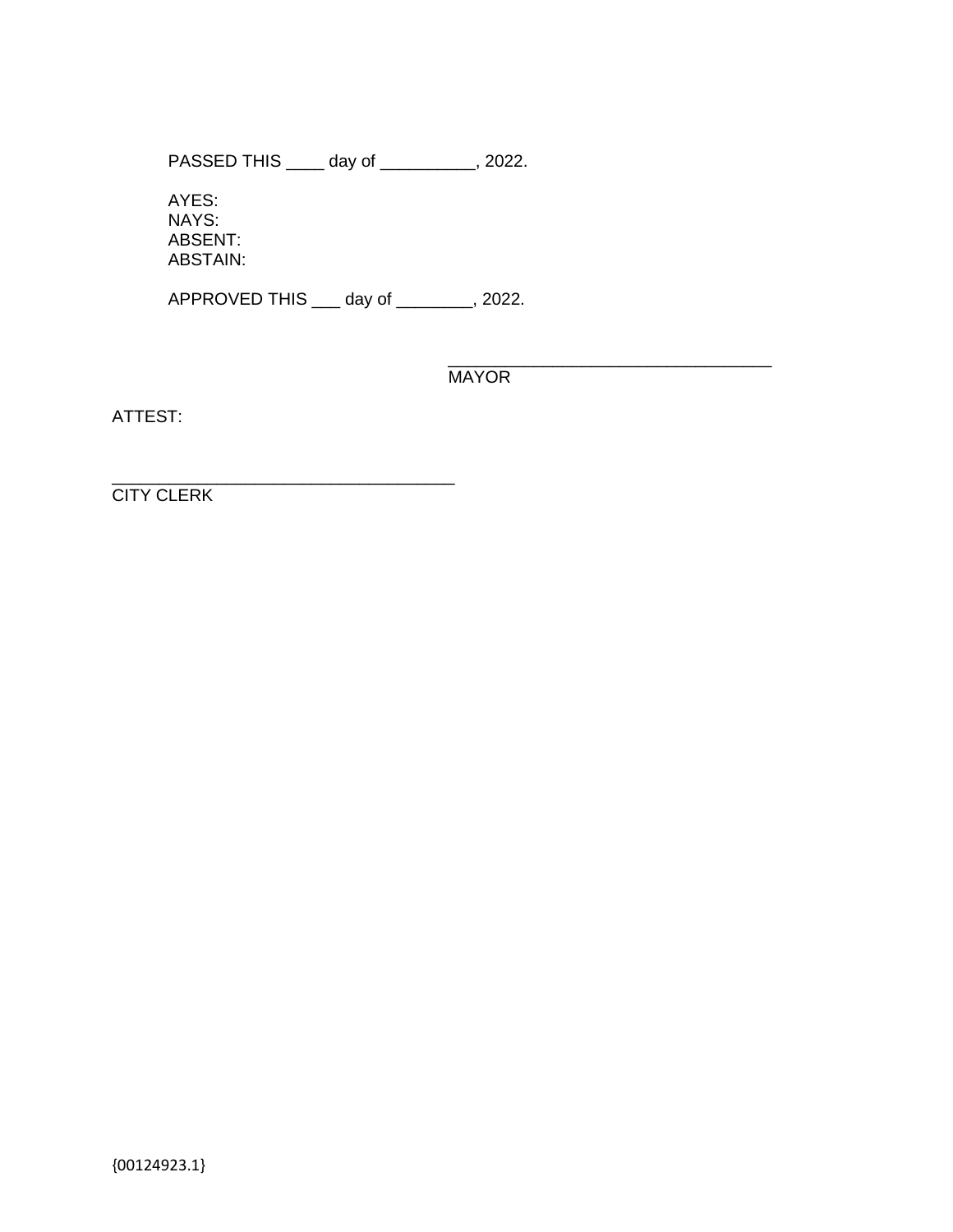# **EXHIBIT A**

## **CHANGE ORDER NO. 1**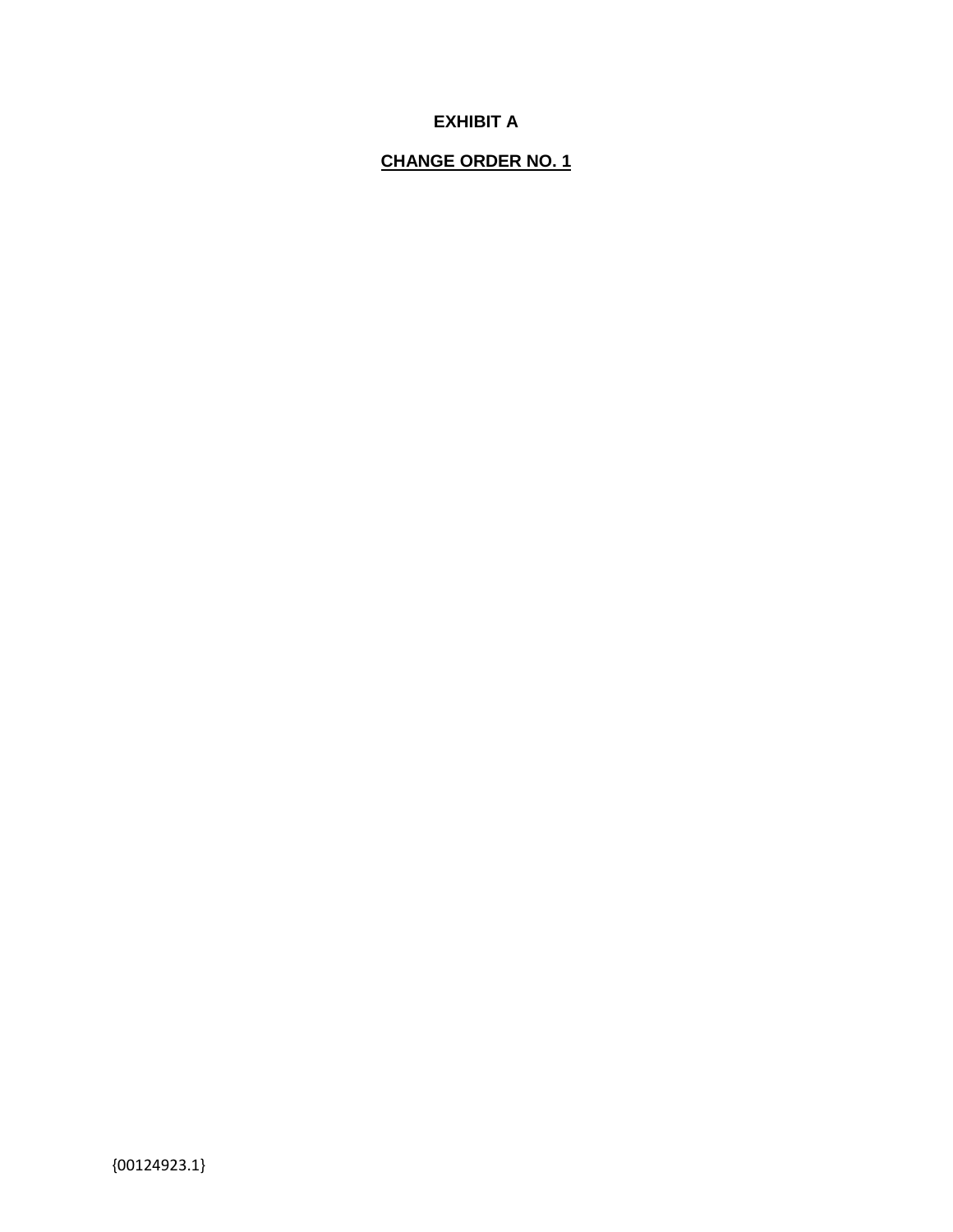# City of Warrenville<br>Lakeview Drive and River Oaks Drive Storm Sewer Pipelining<br>Change Order No. 1<br>February 3, 2022 **Lakeview Drive and River Oaks Drive Storm Sewer Pipelining Change Order No. 1 City of Warrenville February 3, 2022**

| Pay Item |                                        |   | Contract Contract                       |                 |    | <b>Addition</b> |                 | <b>Deduction</b> | Updated  |
|----------|----------------------------------------|---|-----------------------------------------|-----------------|----|-----------------|-----------------|------------------|----------|
|          | No. Pay Item Description               |   | Unit Quantity Unit Price   A/D Quantity |                 |    | Cost            | <b>Quantity</b> | Cost             | Quantity |
|          | 21" Storm, CIPP                        | Ľ | 100   5 120.00                          | $\triangleleft$ | 63 | 5 7,560.00      |                 |                  | 163      |
|          |                                        |   |                                         |                 |    |                 |                 |                  |          |
|          |                                        |   |                                         |                 |    |                 |                 |                  |          |
|          |                                        |   |                                         |                 |    |                 |                 |                  |          |
|          |                                        |   |                                         |                 |    |                 |                 |                  |          |
|          | 203,000.00 Amount of Original Contract |   |                                         |                 |    | 57,560.00       |                 |                  |          |
|          | - Total Previous Change Orders         |   |                                         |                 |    |                 |                 |                  |          |
|          | 203,000.00 Amount of Current Contract  |   |                                         |                 |    |                 |                 |                  |          |
|          | 7,560.00 Value of Current Change Order |   |                                         |                 |    |                 |                 |                  |          |
|          | 210,560.00 Updated Contract Total      |   |                                         |                 |    |                 |                 |                  |          |

John Coakley, City Administrator Date John Coakley, City Administrator

Date